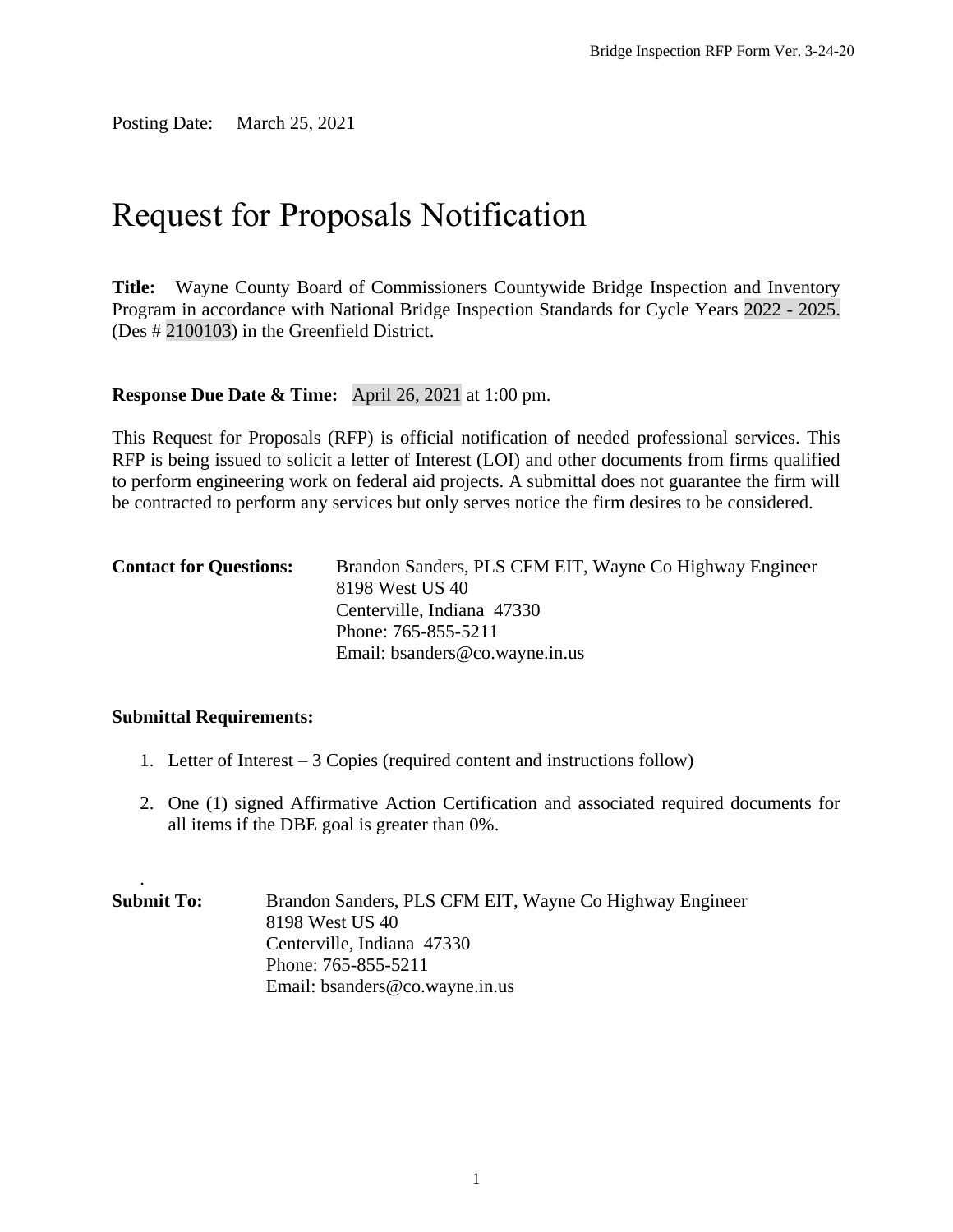### **Selection Procedures:**

Consultants will be selected for work further described herein, based on the evaluation of the Letter of Interest (LOI) and other required documents. The Consultant Selection Rating Form used to evaluate and score the submittals is included for your reference. Final selection ranking will be determined by:

The weighted score totals with the highest score being the top ranked firm

Rank totals with the lowest rank total being the top ranked firm

## **Requirements for Letters of Interest (LOI)**

- A. General instructions for preparing and submitting a Letter of Interest (LOI).
	- 1. Provide the information, as stated in Item B below, in the same order listed and signed by an officer of the firm. Signed and scanned documents, or electronically applied signatures are acceptable. Do not send additional forms, resumes, brochures, or other material unless otherwise noted in the item description.
	- 2. LOI's shall be limited to twelve  $(12)$  8  $\frac{1}{2}$ " x 11" pages that include Identification, Qualifications, Key Staff, and Project Approach.
	- 3. LOI's must be received no later than the "Response Due Date and Time"; as shown in the RFP header above. Responses received after this deadline will not be considered. Submittals must include all required attachments to be considered for selection.
- B. Letter of Interest Content
	- 1. Identification, Qualifications and Key Staff
		- a. Provide the firm name, address of the responsible office from which the work will be performed and the name and email address of the contact person authorized to negotiate for the associated work.
		- b. List all proposed sub consultants, their DBE status, and the percentage of work to be performed by the prime consultant and each sub consultant. (See Affirmative Action Certification requirements below.) A listing of certified DBE's eligible to be considered for selection as prime consultants or sub-consultants for this RFP can be found at the "Prequalified Consultants" link on the Indiana Department of Transportation (INDOT) Consultants Webpage [\(http://www.in.gov/indot/2732.htm\)](http://www.in.gov/indot/2732.htm).
		- c. List the Project Manager and other key staff members, including key sub consultant staff, and the percent of time the project manager will be committed for the contract, if selected. Include project engineers for important disciplines and staff members responsible for the work. Address the experience of the key staff members on similar projects and the staff qualifications relative to the required item qualifications.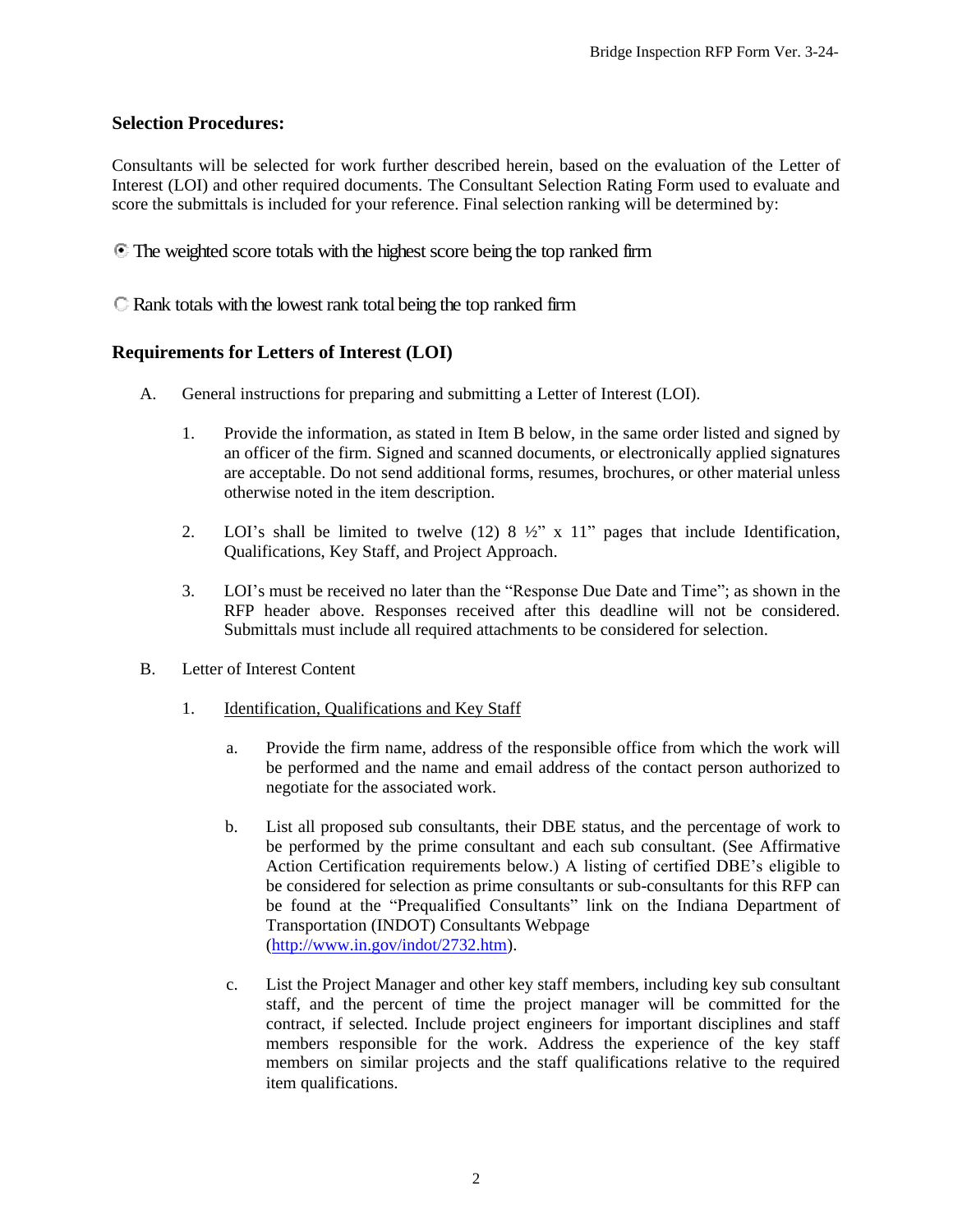- d. Describe the capacity of consultant staff and their ability to perform the work in a timely manner relative to present workload.
- 2. Project Approach
	- a. Provide a description of your project approach relative to the advertised services. For project specific items confirm the firm has visited the project site. For all items address your firm's technical understanding of the project or services, cost containment practices, innovative ideas and any other relevant information concerning your firm's qualifications for the project.

## **Requirements for Affirmative Action Certification**

A completed Affirmative Action Certification form is required for all items that identify a DBE goal greater than "0", in order to be considered for selection. The consultant must identify the DBE firms with which it intends to subcontract.

On the Affirmative Action Certification, include the contract participation percentage of each DBE and list what the DBE will be subcontracted to perform.

If the consultant does not meet the DBE goal, the consultant must provide documentation in additional pages after the form that evidences that it made good faith efforts to achieve the DBE goal.

All DBE subcontracting goals apply to all prime submitting consultants regardless of the prime's status of DBE.

### **INDOT DBE Reciprocity Agreement with KYTC**

An Agreement between INDOT and the Kentucky Transportation Cabinet (KYTC) established reciprocal acceptance of certification of DBE firms in their respective states under the Unified Certification Program (UCP) pursuant to 49 CFR  $?26.81(e)$  and (f).

Copies of the DBE certifications, as issued by INDOT or the Kentucky Transportation Cabinet (KYTC), are to be included as additional pages after the AAC form for each firm listed on the AAC form. The following are DBE Locator Directories for each State Transportation Agency:

## **INDOT: <https://entapps.indot.in.gov/DBELocator/>**

## **KYTC: [https://transportation.ky.gov/Civil-Rights-and-Small-Business-](https://transportation.ky.gov/Civil-Rights-and-Small-Business-Development/Pages/Certified-DBE-Directory.aspx)[Development/Pages/Certified-DBE-Directory.aspx](https://transportation.ky.gov/Civil-Rights-and-Small-Business-Development/Pages/Certified-DBE-Directory.aspx)**

Information about the Indiana DBE Program is available at: **<https://www.in.gov/indot/2674.htm>.**

Information about the KYTC DBE Program is available at: **[https://transportation.ky.gov/Civil-Rights-and-Small-Business-Development/Pages/default.aspx.](https://transportation.ky.gov/Civil-Rights-and-Small-Business-Development/Pages/default.aspx)**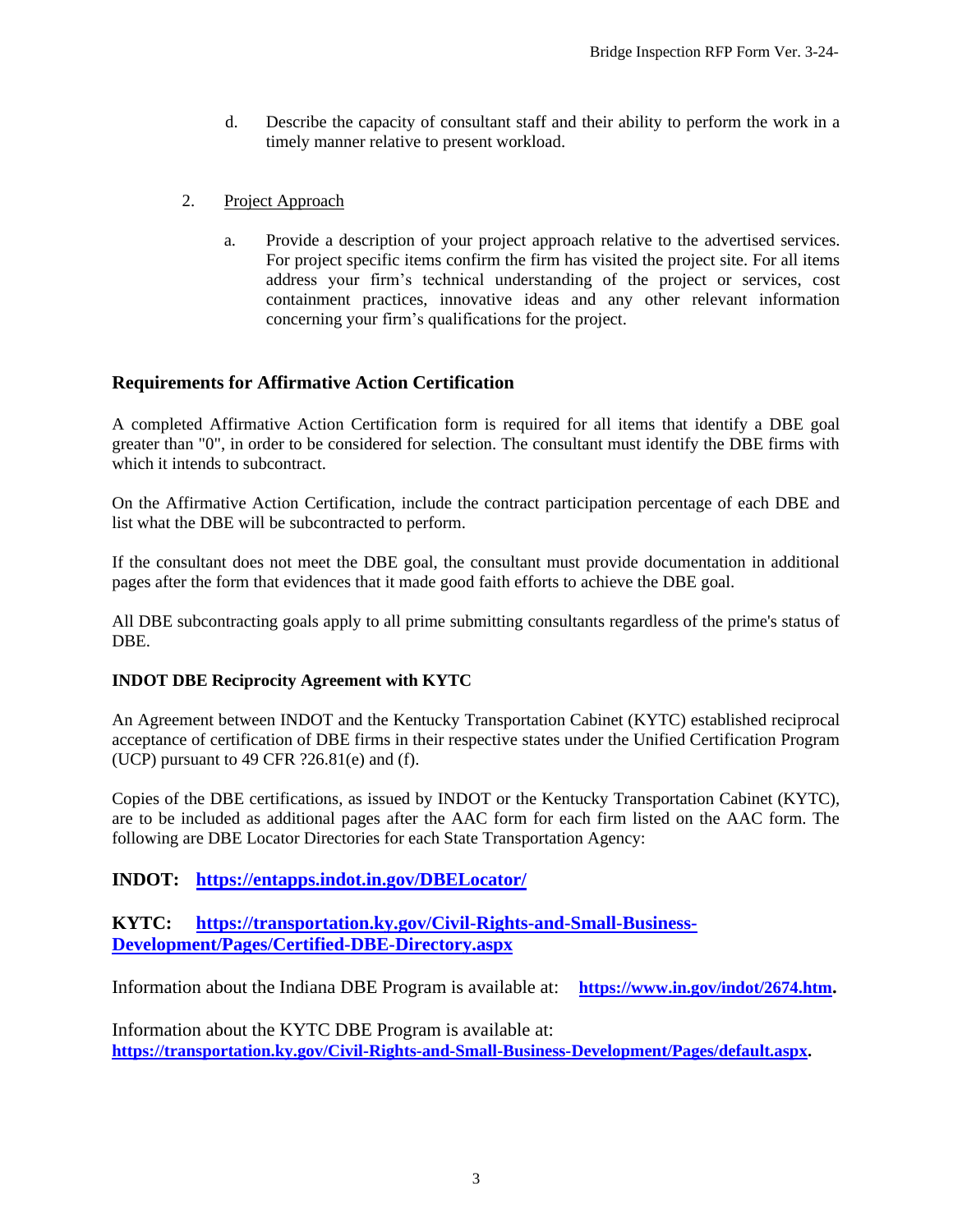## **Work item details:**

Local Public Agency: Wayne County Board of Commissioners

Project Location: Each Individual Bridge Site within Wayne County

Project Description: Countywide Bridge Inspection and Inventory Program in accordance with National Bridge Inspection Standards for Cycle Years 2022 - 2025.

## INDOT Des #: 2100103

Services: Inspection of all highway bridges in the County including highway bridges within the cities and towns except State highway bridges, Federal Land bridges and privately owned bridges. Inspection Types and Frequencies are defined in below table:

| <b>Inspection Type/Months</b> | 48 | 24               | 12                        | Other* |
|-------------------------------|----|------------------|---------------------------|--------|
| <b>Routine</b>                |    |                  |                           |        |
| Number of Bridges             |    | 225              | 5                         |        |
| <b>Bridge Numbers</b>         |    |                  | 76, 149, 511, 523,<br>720 |        |
| <b>Fracture Critical</b>      |    |                  |                           |        |
| Number of Bridges             |    |                  |                           |        |
| <b>Bridge Numbers</b>         |    |                  |                           |        |
| <b>Underwater</b>             |    |                  |                           |        |
| Number of Bridges             |    | $\boldsymbol{0}$ |                           |        |
| <b>Bridge Numbers</b>         |    |                  |                           |        |
| <b>Complex</b>                |    |                  |                           |        |
| Number of Bridges             |    | $\boldsymbol{0}$ |                           |        |
| <b>Bridge Numbers</b>         |    |                  |                           |        |
| <b>Element</b>                |    |                  |                           |        |
| Number of Bridges             |    | $\overline{0}$   |                           |        |
| <b>Bridge Numbers</b>         |    |                  |                           |        |
| <b>Special</b>                |    |                  |                           |        |
| Number of Bridges             |    | $\overline{2}$   |                           |        |
| <b>Bridge Numbers</b>         |    | 701, 705         |                           |        |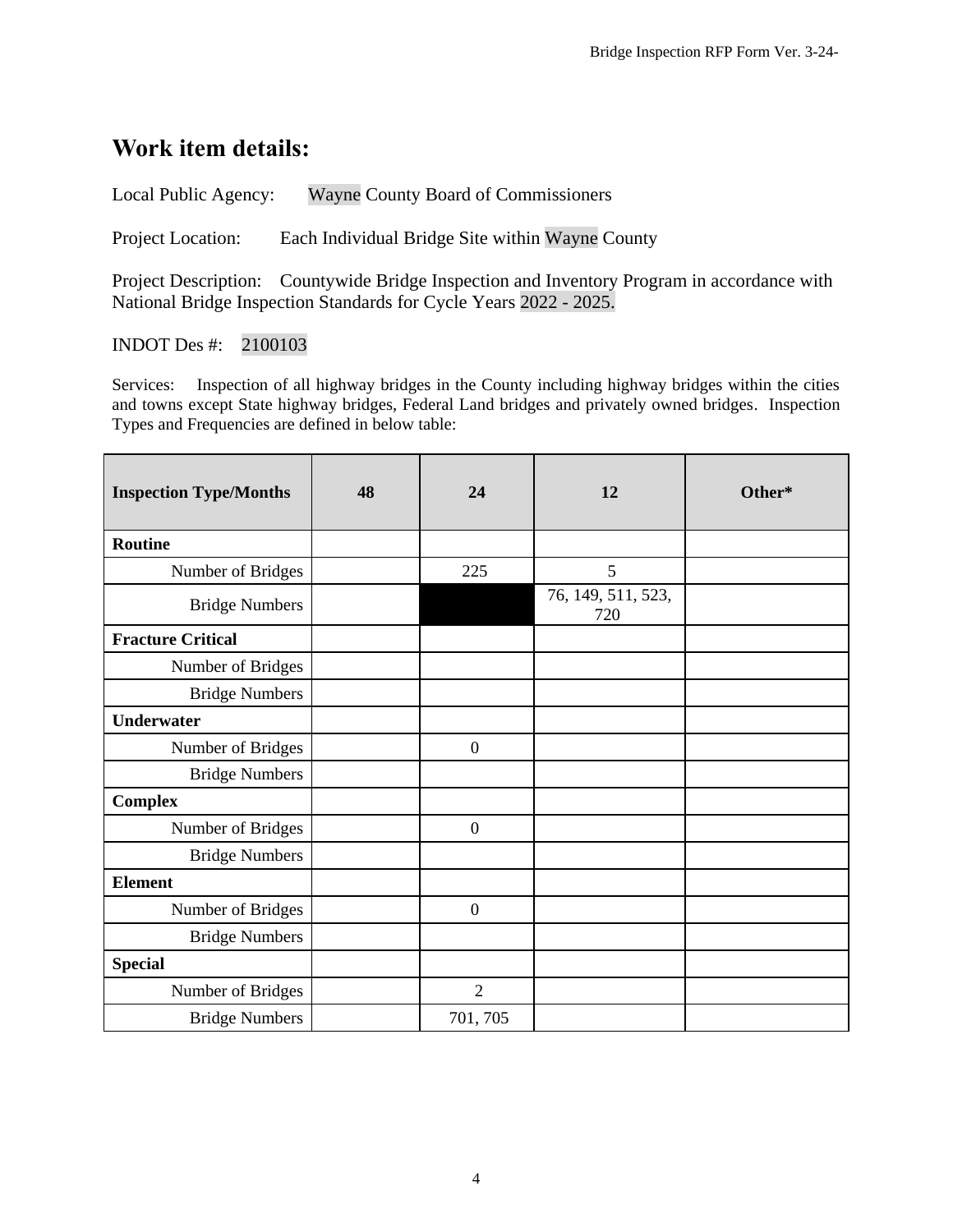Other\* - Provide frequency and justification (includes all bridges inspected outside of compliance months).

Special – Define type of Special Inspection required with justification

## Special:

24 Month Inspections

- Bridge 705 is a five cell reinforced concrete arch structure which requires a confined entry inspection. Bridge 705 also requires the use of an UB60 for arm's length inspection during Phase I and Phase II.
- Bridge 701 is reinforced concrete open spandrel arch structure which requires the use of an UB60 for arm's length inspection during Phase I and II.

Phases Included:

| Phase | Year |
|-------|------|
| ⊽⊺    | 2022 |
| দ IA  | 2023 |
| ⊽ ∏   | 2024 |
| I⊽ ПА | 2025 |

Month(s) Compliance Date:April

Funding: 80% Federal Funding, 20% Local Funds

Term of Contract: April 1, 2022 through March 31, 2026

DBE goal: 3 %

Required Prequalification Categories:

 $\overline{\triangleright}$  14.1 Regular Bridge Inspection

- $\overline{\triangledown}$  14.2 Complex Bridge Inspection
- □ 14.3 Underwater/In-Water Bridge Inspection
- $\nabla$  14.5 Bridge Load Capacity Rating and Other Bridge Analysis/Training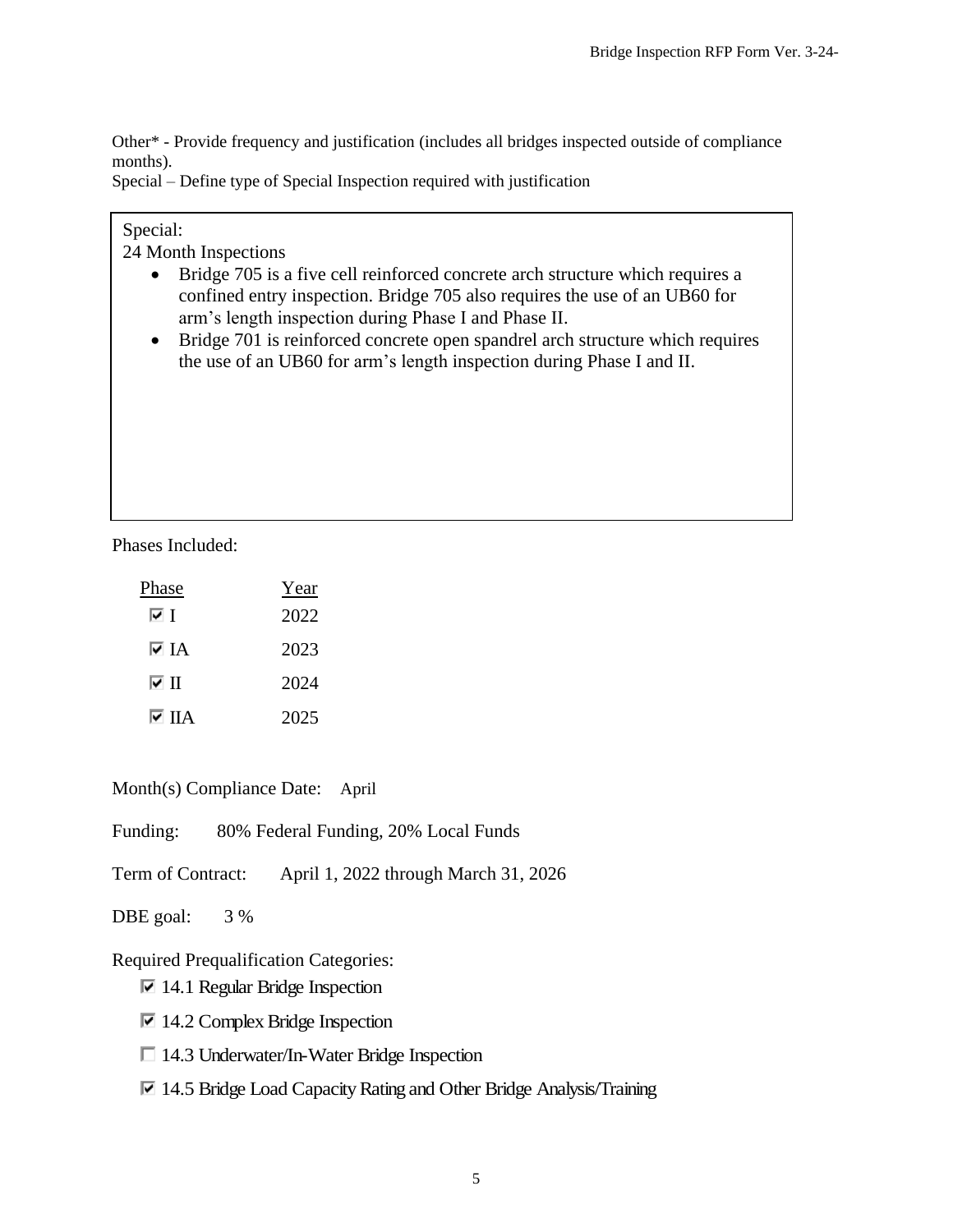## **[LPA Consultant Selection Rating Sheet for Bridge Inspections](http://www.in.gov/indot/files/LPA_Consultant_Selection_Rating_Sheet_for_Bridge_Inspections.xls)**

## **LPA Consultant Selection Rating Sheet for Bridge Inspections**

| <b>RFP</b> Selection Rating for | Wavne | County | Des # | 2100103 | Countywide Bridge Inspection and                   |
|---------------------------------|-------|--------|-------|---------|----------------------------------------------------|
| Consultant Name:                |       |        |       |         | Inventory Program for Cycle Years<br>$2022 - 2025$ |

|                                                        | <b>Evaluation Criteria to be Rated by Scorers</b>                                  |                  |              |        |                          |
|--------------------------------------------------------|------------------------------------------------------------------------------------|------------------|--------------|--------|--------------------------|
| Category                                               | <b>Scoring Criteria</b>                                                            | <b>Scale</b>     | <b>Score</b> | Weight | Weighted<br><b>Score</b> |
|                                                        | Performance evaluation score averages from historical performance data.            |                  |              |        |                          |
| Past                                                   | Quality score for similar work from performance database.                          |                  |              | 6      |                          |
| Performance                                            | Schedule score from performance database.                                          |                  |              | 3      |                          |
|                                                        | Responsiveness score from performance database.                                    |                  |              |        |                          |
| <b>Capacity of</b>                                     | Evaluation of the team's personnel and equipment to perform the project on time.   |                  |              |        |                          |
| <b>Team to do</b>                                      | Availability of more than adequate capacity that results in added value.           |                  |              | 20     |                          |
| Work                                                   | Adequate capacity to meet the schedule.                                            | $\overline{0}$   |              |        |                          |
|                                                        | Insufficient available capacity to meet the schedule.                              | $-1$             |              |        |                          |
|                                                        | Technical Expertise: Unique Resources that yield a relevant added value or         |                  |              |        |                          |
|                                                        | efficiency to the deliverable.                                                     |                  |              |        |                          |
| Team's<br><b>Demonstrated</b><br><b>Oualifications</b> | Demonstrated outstanding expertise and resources identified                        | $\overline{2}$   |              |        |                          |
|                                                        | for required services for value added benefit.                                     |                  |              | 15     |                          |
|                                                        | Demonstrated high level of expertise and resources identified                      | $\mathbf{1}$     |              |        |                          |
|                                                        | for required services for value added benefit.                                     |                  |              |        |                          |
|                                                        | Expertise and resources at appropriate level.                                      | $\mathbf{0}$     |              |        |                          |
|                                                        | Insufficient expertise and/or resources.                                           | $-3$             |              |        |                          |
|                                                        | Predicted ability to manage the project, based on: experience in size, complexity, |                  |              |        |                          |
|                                                        | type, subs, documentation skills.                                                  |                  |              |        |                          |
| Project                                                | Demonstrated outstanding experience in similar type and complexity.                | $\overline{2}$   |              |        |                          |
|                                                        | Demonstrated high level of experience in similar type and complexity.              | $\mathbf{1}$     |              | 20     |                          |
| <b>Manager</b>                                         | Experience in similar type and complexity shown in resume.                         | $\overline{0}$   |              |        |                          |
|                                                        | Experience in different type or lower complexity.                                  | $-1$             |              |        |                          |
|                                                        | Insufficient experience.                                                           | $-3$             |              |        |                          |
|                                                        | Project Understanding and Innovation that provides cost and/or time savings.       |                  |              |        |                          |
| Approach to<br>Project                                 | High level of understanding and viable innovative ideas proposed.                  | 2                |              |        |                          |
|                                                        | High level of understanding of the project.                                        | $\mathbf{1}$     |              | 15     |                          |
|                                                        | Basic understanding of the project.                                                | $\boldsymbol{0}$ |              |        |                          |
|                                                        | Lack of project understanding.                                                     | $-3$             |              |        |                          |

**Weighted Sub-Total:**

Past Performance - Currently not available. This information will be provided to the LPA by INDOT once database is established.

It is the responsibility of scorers to make every effort to identify the firm most capable of producing the highest deliverables in a timely and cost effective manner without regard to personal preference.

I certify that I do not have any conflicts of interest associated with this consultant as defined in 49CFR118.36.

I have thoroughly reviewed the letter of interest for this consultant and certify that the above scores represent my best judgment of this firm's abilities.

Signature: Print Name: \_\_\_\_\_\_\_\_\_\_\_\_\_\_\_\_\_\_\_\_\_\_\_\_\_\_\_\_\_\_\_\_\_\_\_\_\_\_\_\_\_\_

Title: Date: \_\_\_\_\_\_\_\_\_\_\_\_\_\_\_\_\_\_\_\_\_\_\_\_\_\_\_\_\_\_\_\_\_\_\_\_\_\_\_\_\_\_\_

(Form Rev. 4-7-16)